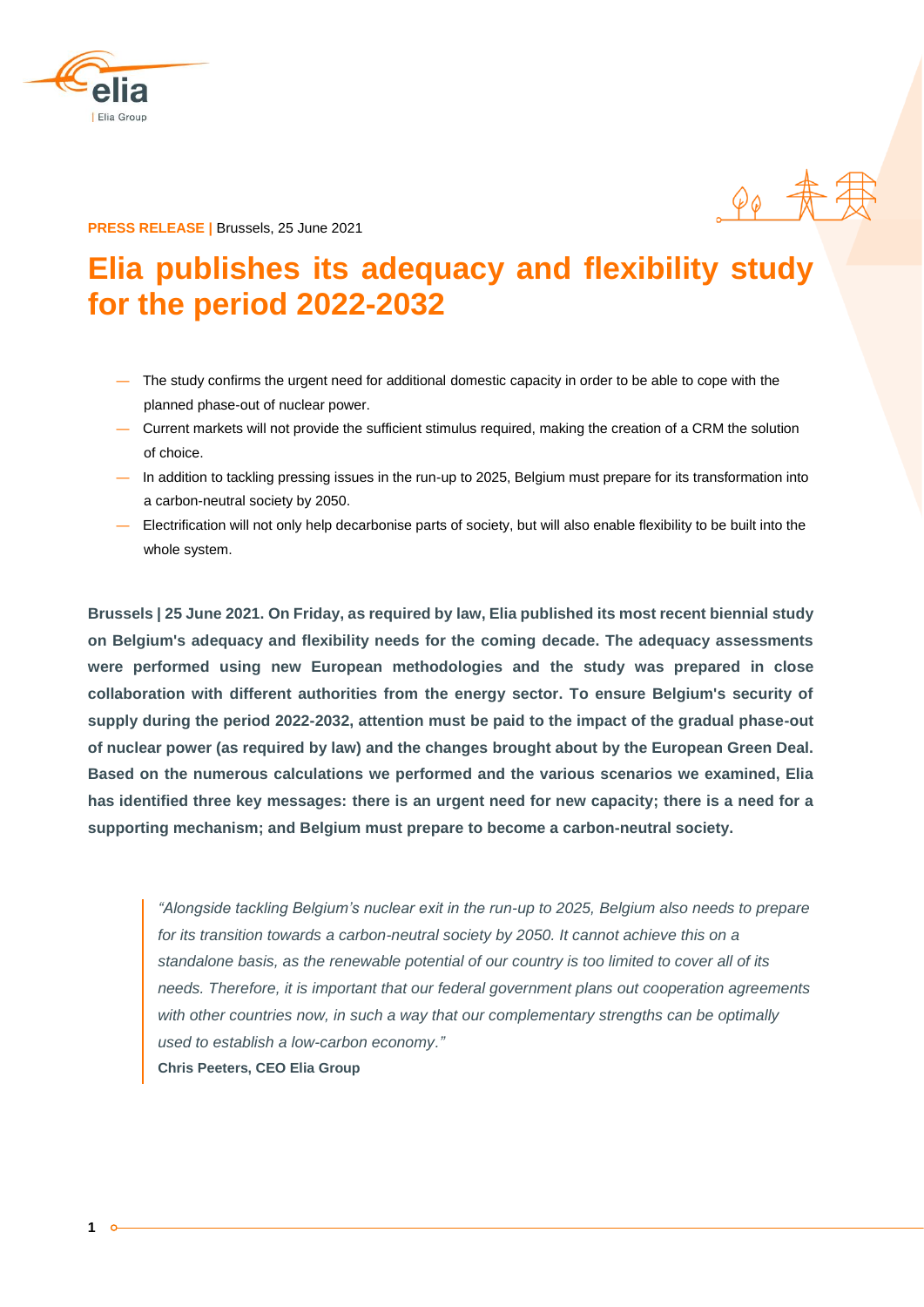

# **MESSAGE 1: URGENT NEED FOR NEW CAPACITY**

This study confirms the urgent need for additional domestic capacity in order to be able to anticipate the needs created by the planned phase-out of nuclear power. As Belgium is highly dependent on imports, the country is vulnerable to events occurring abroad. Belgian politicians must take this into account in their decision-making in order to maintain a reliable energy system. With significant investments required by 2025, the timetable for undertaking them is extremely tight.

Evolution of the installed de-rated capacity in Belgium and new capacity required to satisfy the Belgian reliability standard



### **3.6 GW of capacity required by 2025**

To cope with the phase-out of nuclear power in Belgium by 2025, 3.6 GW of additional capacity (assuming 100% availability) will be needed; this figure is 300 MW less than was estimated in our previous study, which was published in 2019. This small difference can be attributed to changes in the methodology used, revisions made to Belgian supply and demand projections and updates to the assumptions made for neighbouring countries. In fact, the calculation of this 3.6 GW shortfall takes into account significant short-term uncertainties relating to Belgium's neighbouring countries (amounting to around 1.6 GW), over which Belgium has no control.

#### **Existing capacity must be maintained in the market**

Any existing capacity that might unexpectedly leave the Belgian market before 2025 could create adequacy risks for the country. Total vigilance is required. During the winter of 2024-2025, shortages could also occur if the high-risk events that have occurred abroad in recent years happen again. This situation should be closely monitored, as it might be necessary to consider putting transitory measures into place during that period.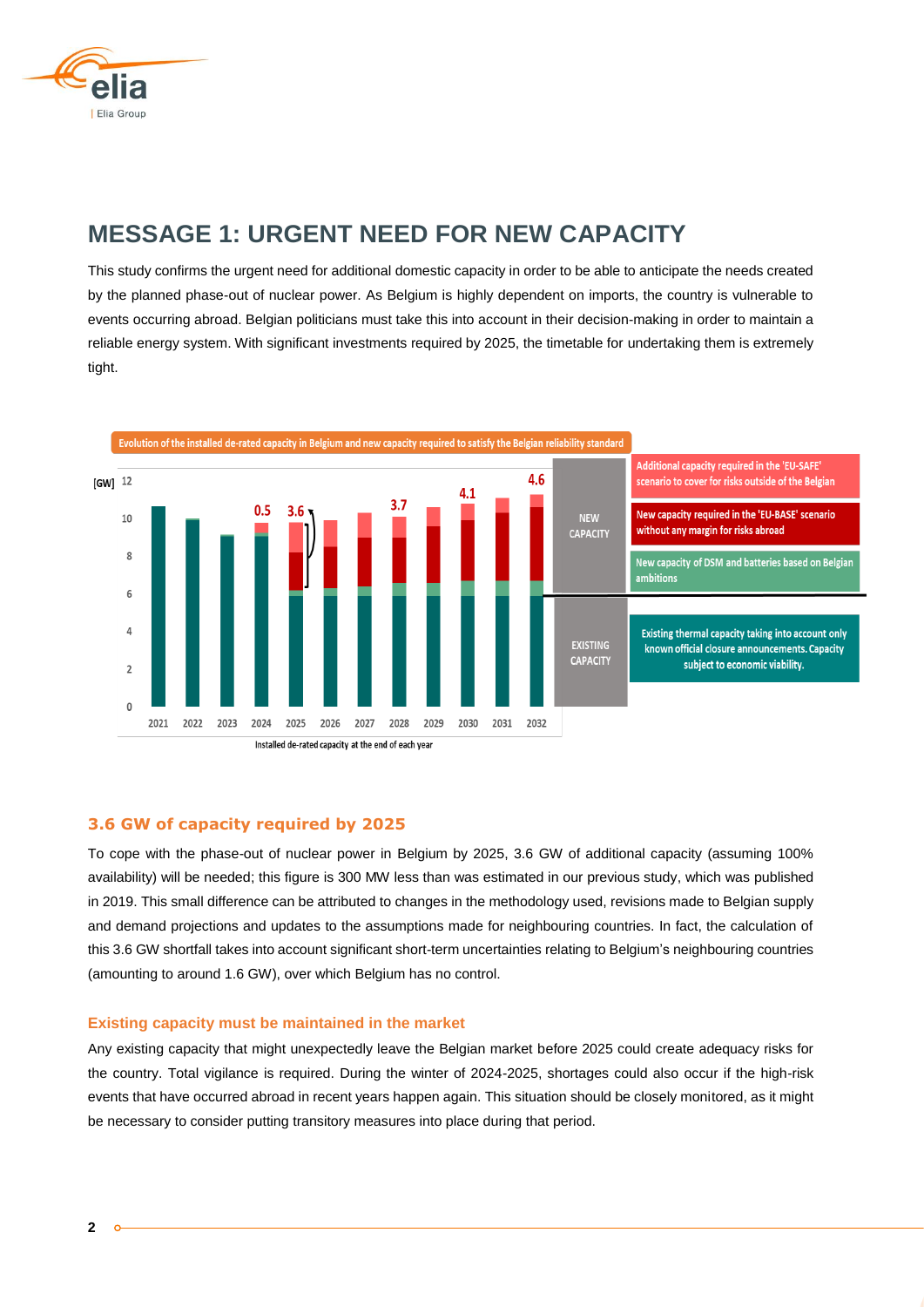

#### **Availability of surplus generation in Europe under pressure**

Belgium's geographical location and the profound changes undergone by the European electricity system have accentuated our country's dependence on electricity imports in recent years. While this dependence on imports might not be problematic in and of itself, it may result in additional risks which could impact the adequacy of our electricity system. These risks are related to two key areas: the availability of surplus generation in Europe at times of need in Belgium; and the availability of the cross-border transmission capacity needed to bring this energy to Belgium. In other words, political choices in Belgium and other European countries will determine the extent to which Belgium is able to mitigate the uncertainties and risks it faces in terms of maintaining its adequacy.

# **MESSAGE 2: A SUPPORTING MECHANISM IS NEEDED**

Although there is a lasting need for capacity, current markets will not provide sufficient stimulus for the necessary investments. Therefore, the need for a supporting mechanism, such as the capacity remuneration mechanism (CRM) which has now been implemented in Belgium, is clear. Compared to other measures, the CRM will have the best positive impact on socioeconomic prosperity. It will also have many valuable knock-on effects on the investment climate and promote a more stable energy market.

#### **Confirmed need for a supporting mechanism**

As part of this study, the economic viability of new and existing capacities was assessed under different scenarios. This study concludes that of the 3.6 GW of additional capacity which is required, only a very small proportion will be viable via the energy-only market by 2025. System-level intervention is therefore required to ensure that all replacement capacity is available on time. Consequently, holding a first CRM auction in 2021 to ensure that the full replacement capacity is available on time is crucial.

#### **The CRM will bring stability to Belgian society.**

This study demonstrates that a market-wide CRM will ensure security of supply and bring prosperity to the market. Indeed, the cost of the capacity remuneration mechanism should be offset by a drop in wholesale prices for Belgian consumers. This will translate into an estimated annual benefit of between €100 and €300 million over the next ten years, compared to a scenario with no CRM.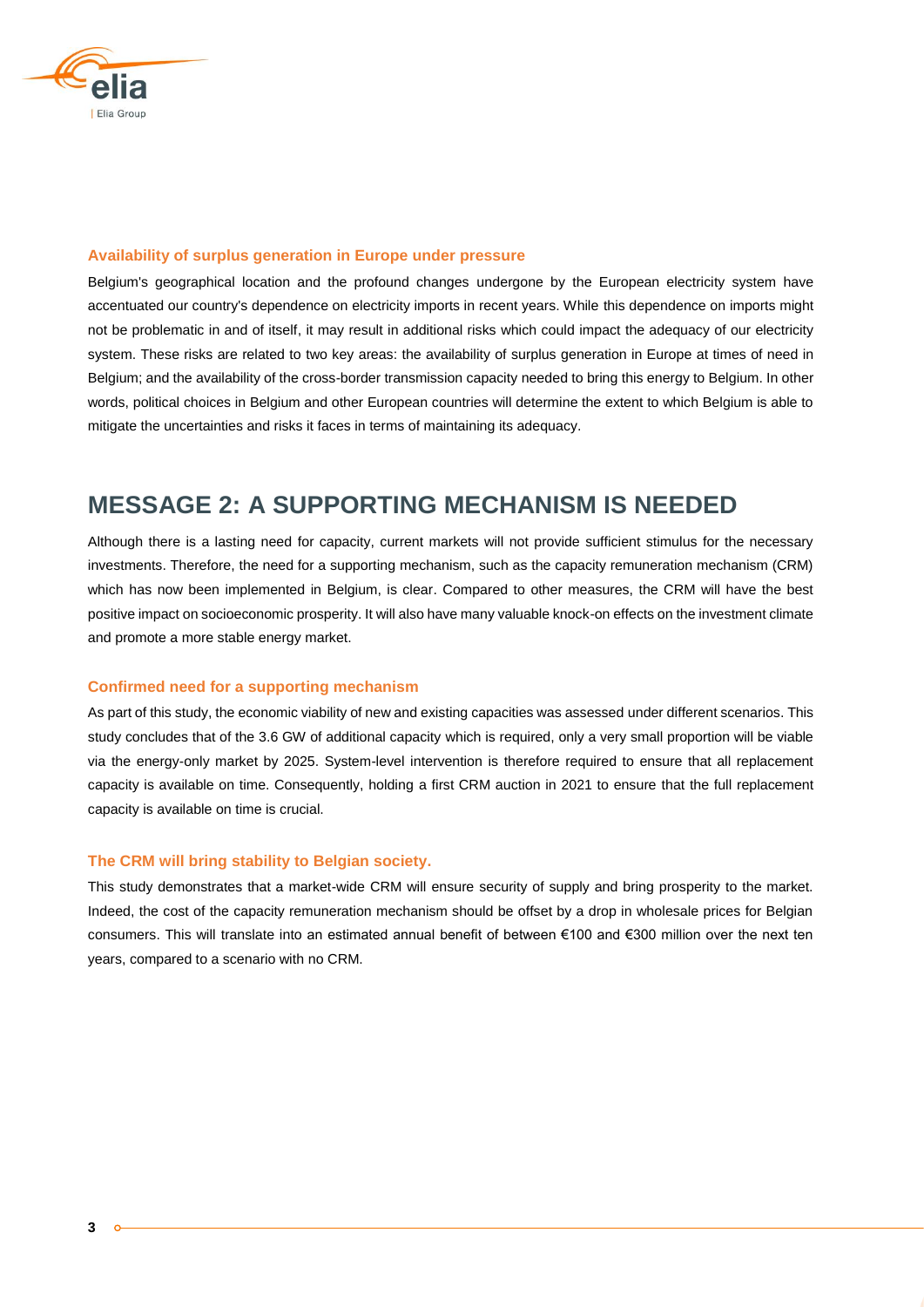



# **MESSAGE 3: PREPARING FOR A NET-ZERO SOCIETY**

Belgium must also prepare for its transformation to a net-zero society by 2050. To that end, action must be taken now in terms of market design, the development of renewable energy sources and international cooperation. Incorporating a growing share of renewable production into the system will require greater flexibility and a constant monitoring of adequacy. Electrification will not only help to decarbonise parts of society, but will also enable flexibility to be built into the whole system. Current estimates predict that nearly 1.5 million electric vehicles and 200,000 electric heat pumps will arrive on the Belgian market over the next decade. To fully unleash this flexibility and improve adequacy, digitalisation must be accelerated and the market design must be changed.

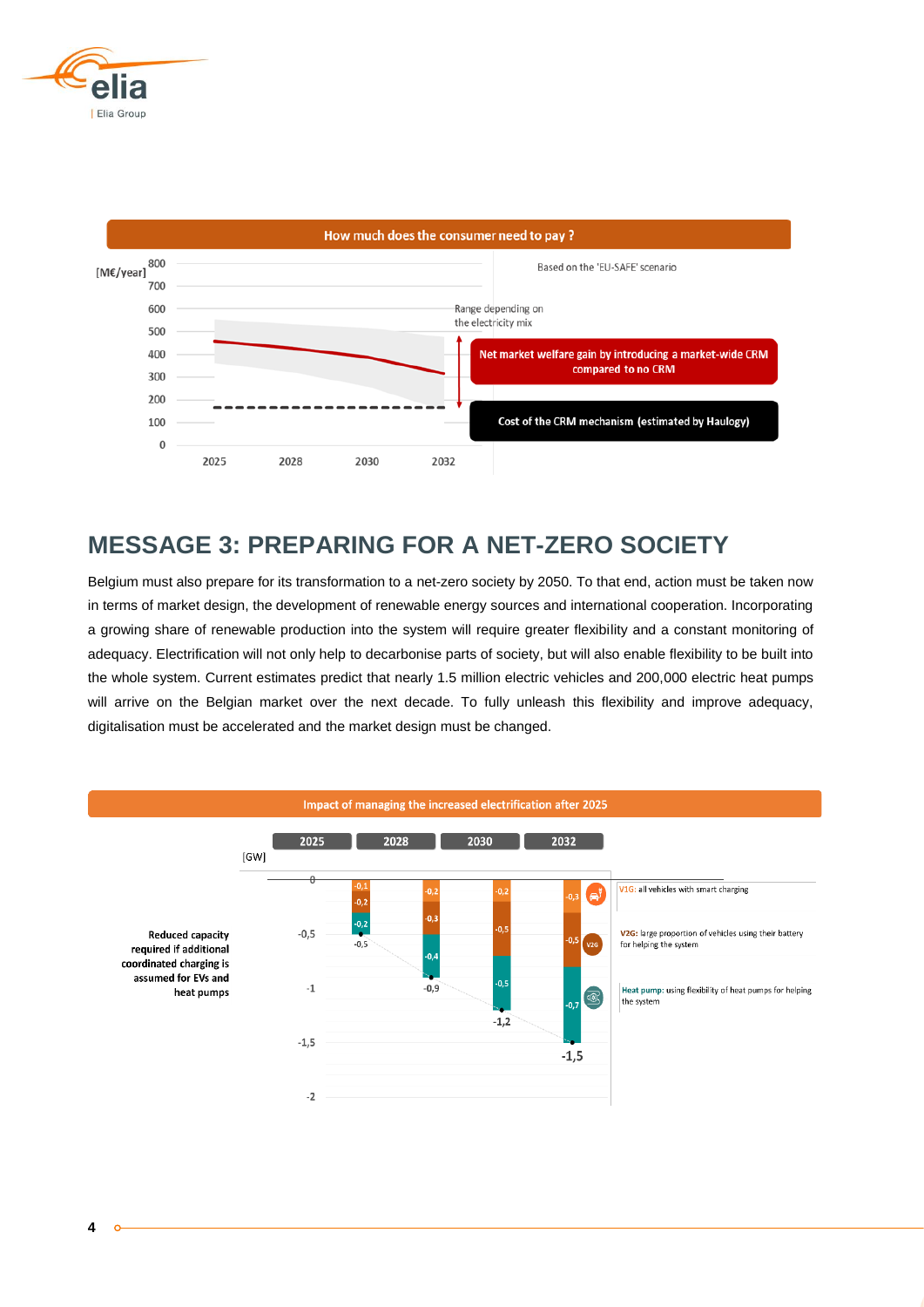

While working towards decarbonisation, each country will see its energy mix change significantly. Patterns of dependence between countries in terms of adequacy will become more volatile, which will reinforce the need for coordinated political decisions regarding reliability. Since the resources available to Belgium for the generation of power from renewable energy sources (RES) are limited, it will also be important to focus on partnerships with countries that have structural surpluses of renewable energy in order to transform Belgium into a carbon-neutral society. Since implementing such joint projects takes years, Belgium must focus on building key partnerships today.

# **State-of-the-art methodologies and close collaboration with the energy sector**

This study uses methodologies which meet new European requirements (such as the European Resource Adequacy Assessment, or ERAA, methodology) and is aligned with the Clean Energy for All Europeans package. The scenarios explored in this study were taken from the Belgian National Energy and Climate Plan 2021-2030 and the Interfederal Energy Pact. The study was carried out in close collaboration with the Federal Public Service (FPS) Economy and the Federal Planning Bureau, and in consultation with the Commission for Electricity and Gas Regulation (CREG). A public consultation was held in November 2020, during which stakeholders had the opportunity to learn about the data and methodology used and the different scenarios explored in the study.